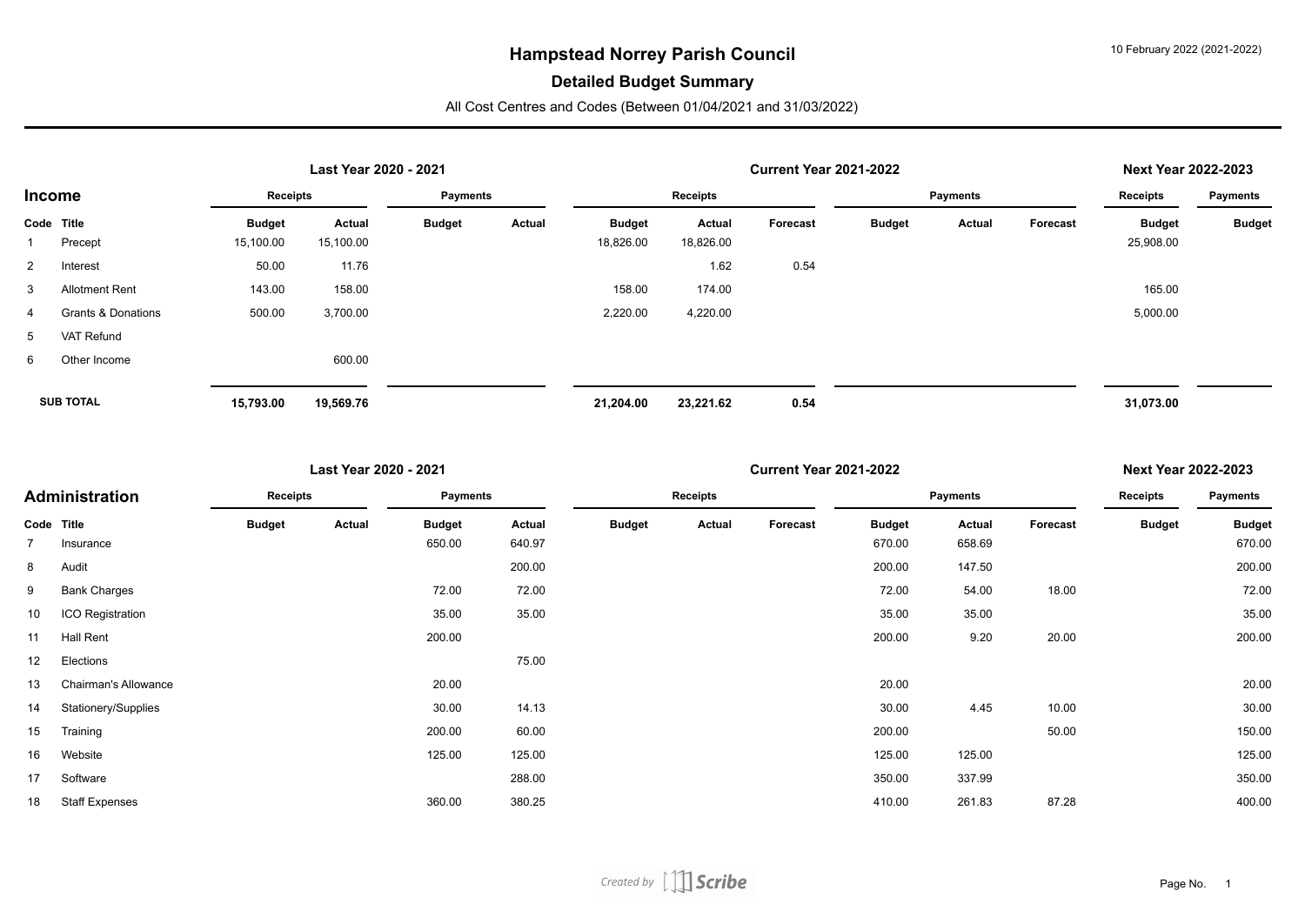#### **Detailed Budget Summary**

| <b>SUB TOTAL</b>                                 |                 |                       | 1,692.00                  | 1,890.35                |               |                 |                               | 2,312.00                  | 1,633.66           | 185.28             |                            | 2,252.00                  |
|--------------------------------------------------|-----------------|-----------------------|---------------------------|-------------------------|---------------|-----------------|-------------------------------|---------------------------|--------------------|--------------------|----------------------------|---------------------------|
|                                                  |                 | Last Year 2020 - 2021 |                           |                         |               |                 | <b>Current Year 2021-2022</b> |                           |                    |                    | <b>Next Year 2022-2023</b> |                           |
| <b>Staff Costs</b>                               | Receipts        |                       | <b>Payments</b>           |                         |               | <b>Receipts</b> |                               |                           | Payments           |                    | <b>Receipts</b>            | <b>Payments</b>           |
| Code Title                                       | <b>Budget</b>   | <b>Actual</b>         | <b>Budget</b>             | Actual                  | <b>Budget</b> | <b>Actual</b>   | Forecast                      | <b>Budget</b>             | Actual             | Forecast           | <b>Budget</b>              | <b>Budget</b>             |
| <b>Staff Costs</b><br>19                         |                 |                       | 3,890.00                  | 3,832.67                |               |                 |                               | 3,940.00                  | 2,977.00           | 992.33             |                            | 4,000.00                  |
| <b>SUB TOTAL</b>                                 |                 |                       | 3,890.00                  | 3,832.67                |               |                 |                               | 3,940.00                  | 2,977.00           | 992.33             |                            | 4,000.00                  |
|                                                  |                 | Last Year 2020 - 2021 |                           |                         |               |                 | <b>Current Year 2021-2022</b> |                           |                    |                    | <b>Next Year 2022-2023</b> |                           |
| Lighting                                         | <b>Receipts</b> |                       | <b>Payments</b>           |                         |               | Receipts        |                               |                           | Payments           | <b>Receipts</b>    | <b>Payments</b>            |                           |
| Code Title<br>20                                 | <b>Budget</b>   | Actual                | <b>Budget</b><br>200.00   | <b>Actual</b><br>348.86 | <b>Budget</b> | <b>Actual</b>   | Forecast                      | <b>Budget</b><br>400.00   | Actual<br>303.24   | Forecast<br>120.00 | <b>Budget</b>              | <b>Budget</b><br>450.00   |
| Electricity<br><b>Lighting Maintenance</b><br>21 |                 |                       | 300.00                    |                         |               |                 |                               | 300.00                    | 144.32             |                    |                            | 250.00                    |
| 22<br><b>Steps Lights</b>                        |                 |                       | 3,000.00                  | 2,247.12                |               |                 |                               |                           |                    |                    |                            |                           |
| <b>SUB TOTAL</b>                                 |                 |                       | 3,500.00                  | 2,595.98                |               |                 |                               | 700.00                    | 447.56             | 120.00             |                            | 700.00                    |
| <b>Grounds</b>                                   |                 | Last Year 2020 - 2021 |                           |                         |               |                 | <b>Current Year 2021-2022</b> |                           |                    |                    | <b>Next Year 2022-2023</b> |                           |
| <b>Maintenance</b>                               | <b>Receipts</b> |                       | <b>Payments</b>           |                         |               | <b>Receipts</b> |                               |                           | <b>Payments</b>    |                    | <b>Receipts</b>            | <b>Payments</b>           |
| Code Title<br><b>Grounds Maintenance</b><br>23   | <b>Budget</b>   | Actual                | <b>Budget</b><br>3,500.00 | Actual<br>2,672.48      | <b>Budget</b> | <b>Actual</b>   | Forecast                      | <b>Budget</b><br>3,300.00 | Actual<br>2,045.04 | Forecast<br>681.68 | <b>Budget</b>              | <b>Budget</b><br>2,900.00 |
| <b>SUB TOTAL</b>                                 |                 |                       | 3,500.00                  | 2,672.48                |               |                 |                               | 3,300.00                  | 2,045.04           | 681.68             |                            | 2,900.00                  |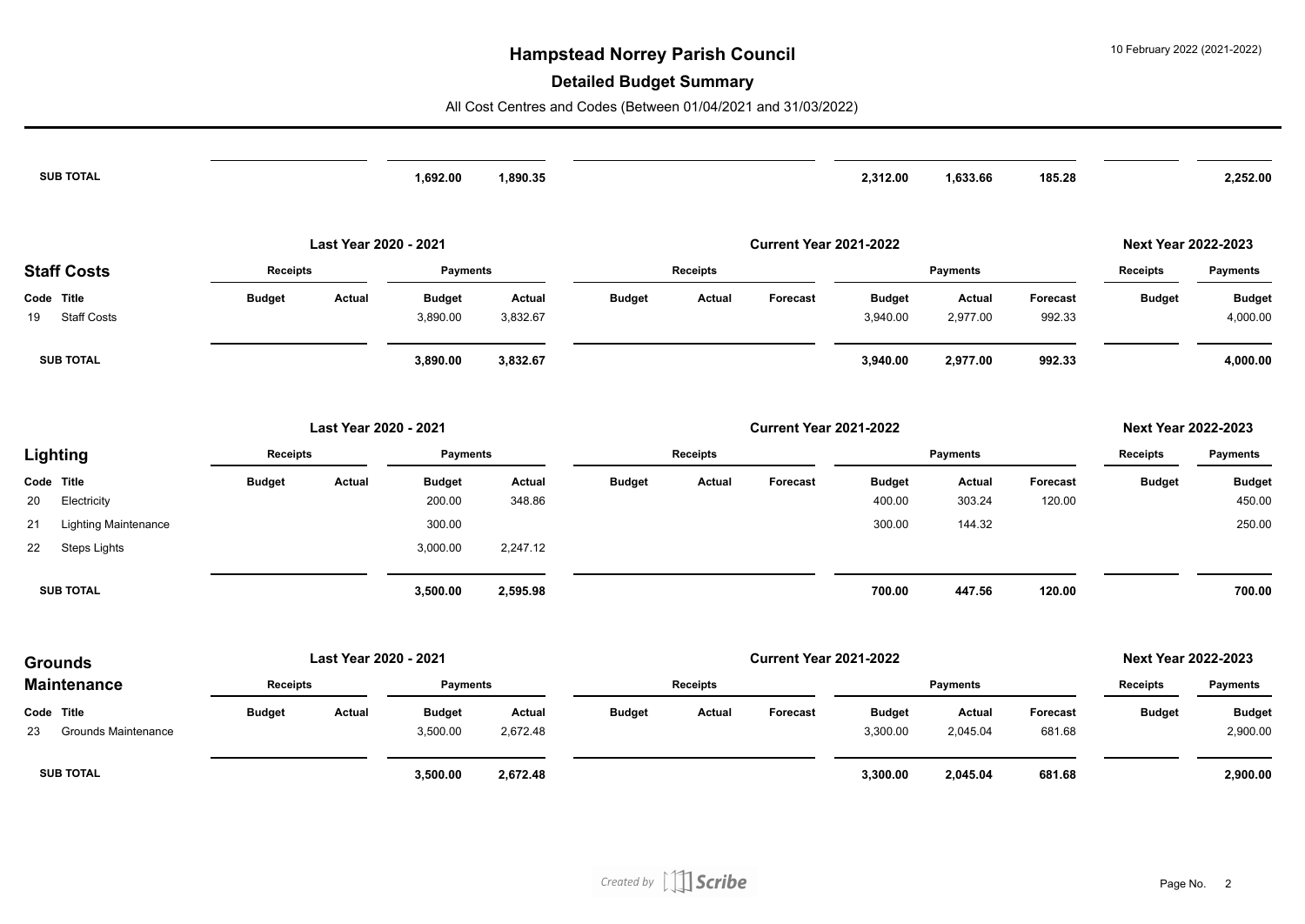#### **Detailed Budget Summary**

|            |                             |               | Last Year 2020 - 2021 |                 |          |               | <b>Current Year 2021-2022</b> |          |               |                 |          |               |                 |
|------------|-----------------------------|---------------|-----------------------|-----------------|----------|---------------|-------------------------------|----------|---------------|-----------------|----------|---------------|-----------------|
|            | <b>Other Maintenance</b>    | Receipts      |                       | <b>Payments</b> |          |               | Receipts                      |          |               | <b>Payments</b> |          |               | <b>Payments</b> |
| Code Title |                             | <b>Budget</b> | Actual                | <b>Budget</b>   | Actual   | <b>Budget</b> | Actual                        | Forecast | <b>Budget</b> | Actual          | Forecast | <b>Budget</b> | <b>Budget</b>   |
| 24         | Maintenance/Landscaping     |               |                       | 200.00          |          |               |                               |          | 200.00        |                 | 200.00   |               | 200.00          |
| 25         | Well House/Bus Shelter Repa |               |                       | 200.00          |          |               |                               |          | 200.00        |                 |          |               | 200.00          |
| 26         | Play Area Maintenance       |               |                       | 600.00          | 149.00   |               |                               |          | 9,140.00      | 9,740.50        |          |               | 10,876.00       |
| 27         | Telephone                   |               |                       | 385.00          | 385.00   |               |                               |          | 385.00        | 385.00          |          |               | 385.00          |
| 28         | Dog Waste Bins              |               |                       | 120.00          |          |               |                               |          | 120.00        | 35.00           |          |               |                 |
| 29         | Refuse Disposal             |               |                       | 450.00          | 1,243.00 |               |                               |          | 1,050.00      | 869.22          | 289.74   |               | 1,400.00        |
| 30         | Defibrillator               |               |                       | 110.00          | 265.00   |               |                               |          | 150.00        | 75.00           |          |               | 150.00          |
| 31         | <b>Other Maintenance</b>    |               |                       |                 | 450.00   |               |                               |          | 300.00        |                 |          |               | 150.00          |
| 32         | New Bins                    |               |                       | 900.00          | 382.80   |               |                               |          |               |                 |          |               |                 |
| 33         | Salt Bins                   |               |                       |                 | 33.00    |               |                               |          | 100.00        | 23.34           |          |               | 100.00          |
|            | <b>SUB TOTAL</b>            |               |                       | 2,965.00        | 2,907.80 |               |                               |          | 11,645.00     | 11,128.06       | 489.74   |               | 13,461.00       |

| Last Year 2020 - 2021 |                         |                 |        |                 |        |               | <b>Next Year 2022-2023</b> |          |               |                 |                 |               |               |
|-----------------------|-------------------------|-----------------|--------|-----------------|--------|---------------|----------------------------|----------|---------------|-----------------|-----------------|---------------|---------------|
|                       | <b>Allotments</b>       | <b>Receipts</b> |        | <b>Payments</b> |        | Receipts      |                            |          |               | <b>Payments</b> | <b>Receipts</b> | Payments      |               |
|                       | Code Title              | <b>Budget</b>   | Actual | <b>Budget</b>   | Actual | <b>Budget</b> | Actual                     | Forecast | <b>Budget</b> | Actual          | Forecast        | <b>Budget</b> | <b>Budget</b> |
| 34                    | <b>Allotments Water</b> |                 |        | 90.00           | 98.98  |               |                            |          | 130.00        | 117.32          | 40.00           |               | 160.00        |
| 35                    | Allotments Maintenance  |                 |        | 80.00           | 75.00  |               |                            |          |               |                 |                 |               |               |
|                       | <b>SUB TOTAL</b>        |                 |        | 170.00          | 173.98 |               |                            |          | 130.00        | 117.32          | 40.00           |               | 160.00        |

|                      |                          |                 | Last Year 2020 - 2021 |                 |        |                 | <b>Current Year 2021-2022</b> |                 |               |                 |                 |                 |               |
|----------------------|--------------------------|-----------------|-----------------------|-----------------|--------|-----------------|-------------------------------|-----------------|---------------|-----------------|-----------------|-----------------|---------------|
| <b>Subscriptions</b> |                          | <b>Receipts</b> |                       | <b>Payments</b> |        | <b>Receipts</b> |                               |                 |               | <b>Pavments</b> | <b>Receipts</b> | <b>Payments</b> |               |
| Code Title           |                          | <b>Budget</b>   | Actual                | <b>Budget</b>   | Actual | <b>Budget</b>   | Actual                        | <b>Forecast</b> | <b>Budget</b> | Actual          | <b>Forecast</b> | <b>Budget</b>   | <b>Budget</b> |
| 36                   | <b>BALC Subscription</b> |                 |                       | 200.00          | 189.95 |                 |                               |                 | 190.00        | 187.59          |                 |                 | 200.00        |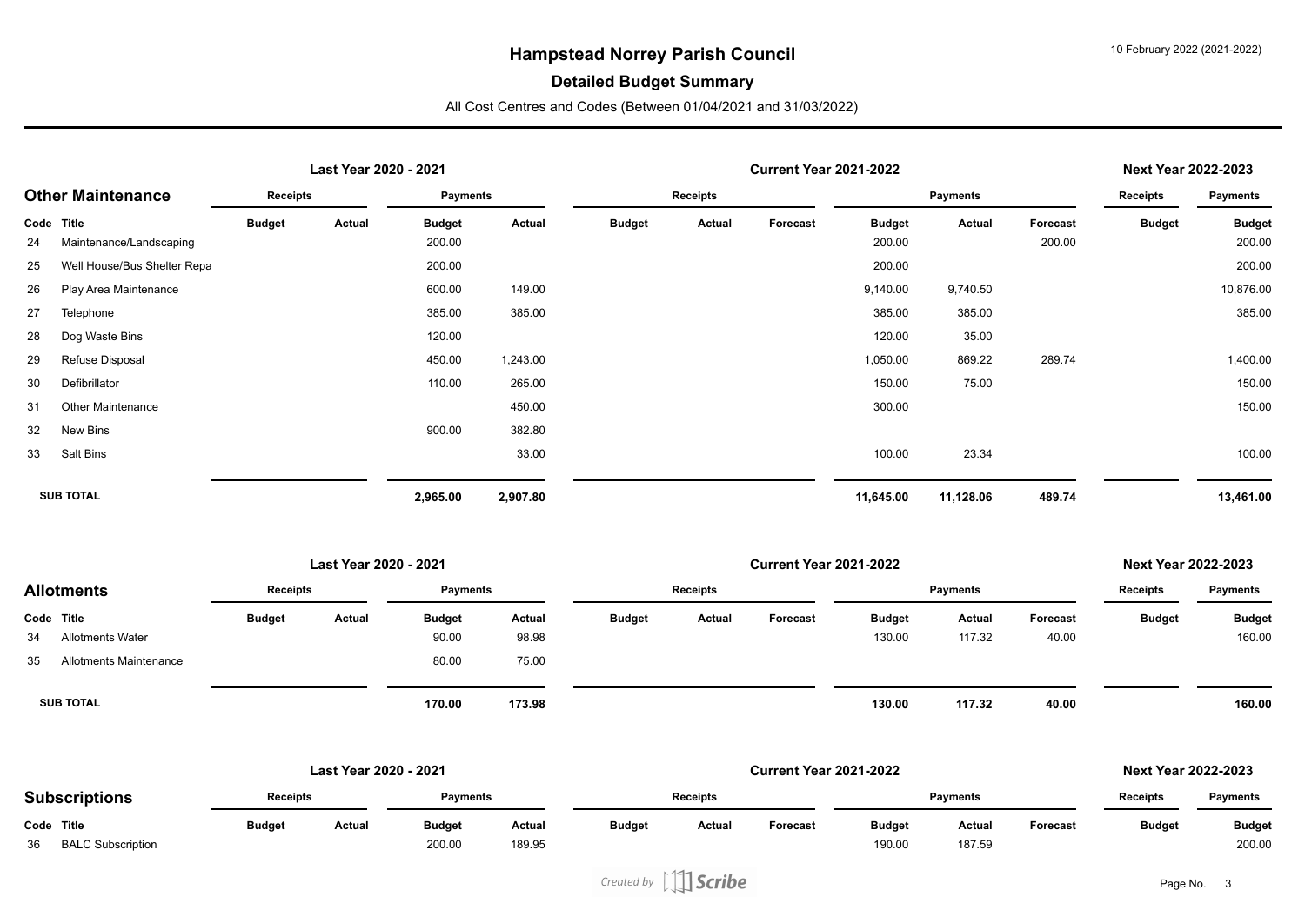#### **Detailed Budget Summary**

| 50.00 |
|-------|
|       |

|                  |                                     |               | Last Year 2020 - 2021 |                           |                    |               |          | <b>Next Year 2022-2023</b> |                           |                    |          |               |                           |
|------------------|-------------------------------------|---------------|-----------------------|---------------------------|--------------------|---------------|----------|----------------------------|---------------------------|--------------------|----------|---------------|---------------------------|
|                  | <b>Donations</b>                    | Receipts      |                       | Payments                  |                    |               | Receipts |                            |                           | <b>Payments</b>    |          |               | <b>Payments</b>           |
| Code Title<br>40 | <b>Church Grass Cutting Donatic</b> | <b>Budget</b> | Actual                | <b>Budget</b><br>1,200.00 | Actual<br>1,200.00 | <b>Budget</b> | Actual   | Forecast                   | <b>Budget</b><br>1,200.00 | Actual<br>1,200.00 | Forecast | <b>Budget</b> | <b>Budget</b><br>1,200.00 |
| 41               | West Berkshire Countryside S        |               |                       | 100.00                    | 100.00             |               |          |                            | 100.00                    | 100.00             |          |               | 100.00                    |
| 42               | Downland Volunteer Group D          |               |                       | 100.00                    |                    |               |          |                            | 100.00                    | 100.00             |          |               | 100.00                    |
| 43               | Pang Valley Flood Forum Dor         |               |                       | 100.00                    | 100.00             |               |          |                            | 100.00                    | 100.00             |          |               | 100.00                    |
| 44               | Royal British Legion                |               |                       | 50.00                     | 50.00              |               |          |                            | 50.00                     |                    |          |               | 50.00                     |
| 45               | West Berkshire Library Servic       |               |                       | 70.00                     |                    |               |          |                            |                           |                    |          |               |                           |
| 46               | <b>GreenFest Donation</b>           |               |                       | 100.00                    |                    |               |          |                            | 100.00                    |                    |          |               | 100.00                    |
| 47               | <b>Other Donations</b>              |               |                       | 200.00                    |                    |               |          |                            | 200.00                    |                    |          |               | 200.00                    |
|                  | <b>SUB TOTAL</b>                    |               |                       | 1,920.00                  | 1,450.00           |               |          |                            | 1,850.00                  | 1,500.00           |          |               | 1,850.00                  |

|              |                           |                 | Last Year 2020 - 2021 |               |        |                 |        | <b>Next Year 2022-2023</b> |               |                 |          |                 |                 |
|--------------|---------------------------|-----------------|-----------------------|---------------|--------|-----------------|--------|----------------------------|---------------|-----------------|----------|-----------------|-----------------|
| <b>Other</b> |                           | <b>Receipts</b> |                       | Payments      |        | <b>Receipts</b> |        |                            |               | <b>Payments</b> |          | <b>Receipts</b> | <b>Payments</b> |
| Code Title   |                           | <b>Budget</b>   | Actual                | <b>Budget</b> | Actual | <b>Budget</b>   | Actual | Forecast                   | <b>Budget</b> | Actual          | Forecast | <b>Budget</b>   | <b>Budget</b>   |
| 48           | Contingencies             |                 |                       | 200.00        | 110.00 |                 |        |                            | 200.00        | 75.00           |          |                 | 200.00          |
| 50           | <b>Speeding Equipment</b> |                 |                       |               |        |                 |        |                            |               |                 |          |                 | 800.00          |
| 51           | Jubilee                   |                 |                       |               |        |                 |        |                            |               |                 |          |                 | 4,500.00        |